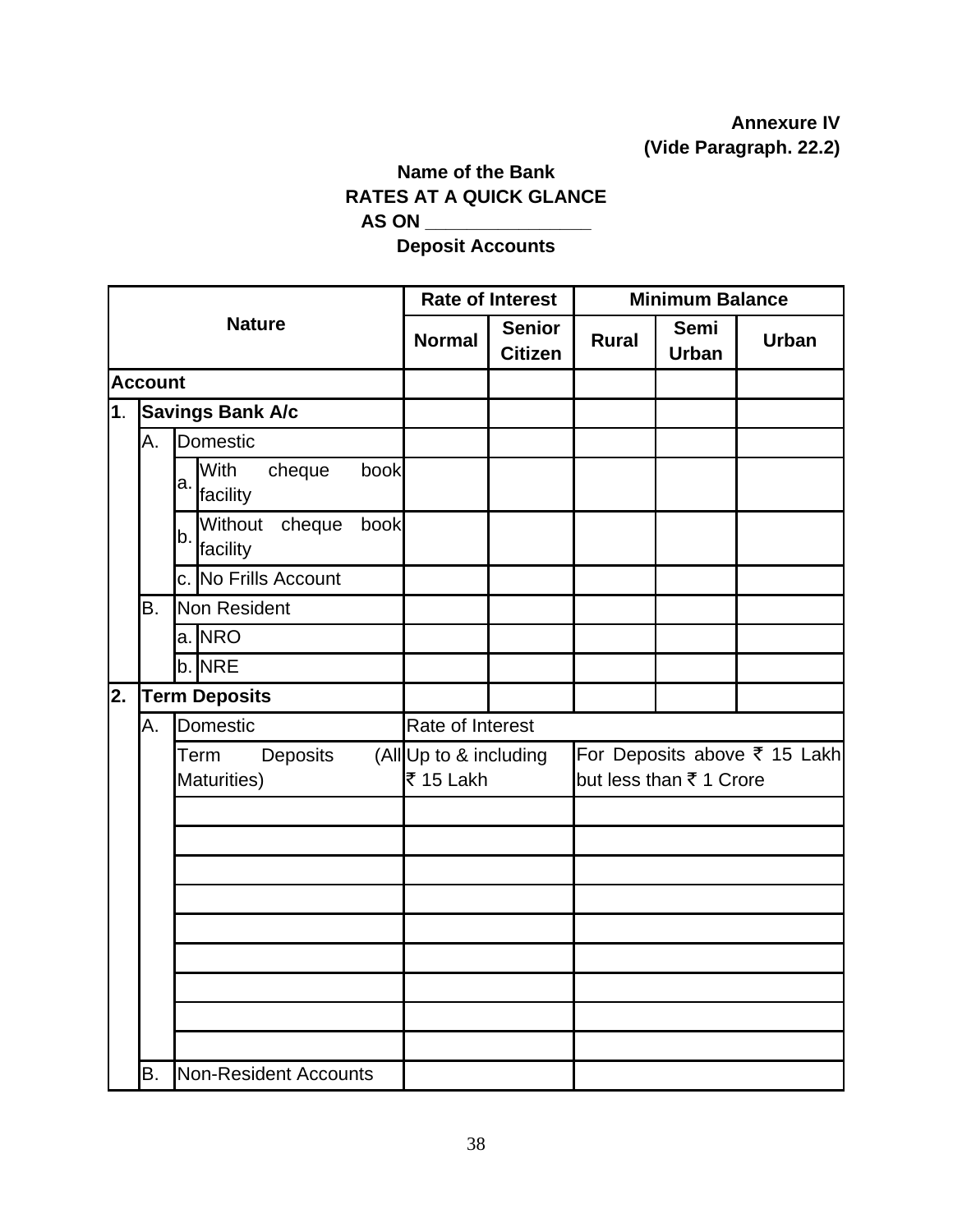|                                  |                                   |                         |  | a. NRO (All Maturities)      |                                                                                                                                                    |                         |       |                |  |                                                                                           |                                     |                                                                     |  |  |  |  |  |
|----------------------------------|-----------------------------------|-------------------------|--|------------------------------|----------------------------------------------------------------------------------------------------------------------------------------------------|-------------------------|-------|----------------|--|-------------------------------------------------------------------------------------------|-------------------------------------|---------------------------------------------------------------------|--|--|--|--|--|
|                                  |                                   | b. NRE (All Maturities) |  |                              |                                                                                                                                                    |                         |       |                |  |                                                                                           |                                     |                                                                     |  |  |  |  |  |
|                                  |                                   |                         |  |                              |                                                                                                                                                    | <b>Rate of Interest</b> |       |                |  |                                                                                           |                                     |                                                                     |  |  |  |  |  |
|                                  |                                   |                         |  |                              | 1 year & 2 years & 3 years 4 years<br>above<br>$\vert$ but < 2 $\vert$ but < 3 $\vert$ but < 4 $\vert$ but < 5 $\vert$ (Maximum)<br>years<br>years |                         |       | years<br>years |  |                                                                                           |                                     | above $\begin{bmatrix} 8 \\ 2 \\ 0 \end{bmatrix}$ above For 5 years |  |  |  |  |  |
| $c.$ FCNR(B)                     |                                   |                         |  |                              |                                                                                                                                                    |                         |       |                |  |                                                                                           |                                     |                                                                     |  |  |  |  |  |
|                                  |                                   |                         |  | i) USD                       |                                                                                                                                                    |                         |       |                |  |                                                                                           |                                     |                                                                     |  |  |  |  |  |
|                                  |                                   |                         |  | ii) GBP                      |                                                                                                                                                    |                         |       |                |  |                                                                                           |                                     |                                                                     |  |  |  |  |  |
|                                  |                                   |                         |  | iii)EUR                      |                                                                                                                                                    |                         |       |                |  |                                                                                           |                                     |                                                                     |  |  |  |  |  |
|                                  |                                   |                         |  | iv)CAD                       |                                                                                                                                                    |                         |       |                |  |                                                                                           |                                     |                                                                     |  |  |  |  |  |
|                                  |                                   |                         |  | v) AUD                       |                                                                                                                                                    |                         |       |                |  |                                                                                           |                                     |                                                                     |  |  |  |  |  |
|                                  |                                   |                         |  |                              |                                                                                                                                                    |                         | Loans |                |  |                                                                                           |                                     |                                                                     |  |  |  |  |  |
| <b>Rate of Interest</b><br>Loans |                                   |                         |  |                              |                                                                                                                                                    |                         |       |                |  |                                                                                           | <b>Processing</b><br><b>Charges</b> |                                                                     |  |  |  |  |  |
| 1.                               |                                   |                         |  | Housing Loan                 | Up to ₹ $\sqrt{\zeta}$ lakh $\zeta$ lakh Above<br>lakh                                                                                             |                         | lakh  |                |  | More than Above<br>Up to $\bar{\zeta}$ Up to $\bar{\zeta}$ _ $ \bar{\zeta}$ lakh<br>llakh |                                     |                                                                     |  |  |  |  |  |
|                                  |                                   |                         |  | <b>Floating Category</b>     |                                                                                                                                                    |                         |       |                |  |                                                                                           |                                     |                                                                     |  |  |  |  |  |
|                                  |                                   |                         |  | Up to 5 years                |                                                                                                                                                    |                         |       |                |  |                                                                                           |                                     |                                                                     |  |  |  |  |  |
|                                  | More than 5 Yrs &<br>up to 10 Yrs |                         |  |                              |                                                                                                                                                    |                         |       |                |  |                                                                                           |                                     |                                                                     |  |  |  |  |  |
|                                  | More than 10 Yrs                  |                         |  |                              |                                                                                                                                                    |                         |       |                |  |                                                                                           |                                     |                                                                     |  |  |  |  |  |
| <b>Fixed Category</b>            |                                   |                         |  |                              |                                                                                                                                                    |                         |       |                |  |                                                                                           |                                     |                                                                     |  |  |  |  |  |
|                                  | Up to 5 years                     |                         |  |                              |                                                                                                                                                    |                         |       |                |  |                                                                                           |                                     |                                                                     |  |  |  |  |  |
|                                  | More than 5 Yrs &<br>up to 10 Yrs |                         |  |                              |                                                                                                                                                    |                         |       |                |  |                                                                                           |                                     |                                                                     |  |  |  |  |  |
|                                  | More than 10 Yrs                  |                         |  |                              |                                                                                                                                                    |                         |       |                |  |                                                                                           |                                     |                                                                     |  |  |  |  |  |
| 2.                               | Personal Loan                     |                         |  |                              |                                                                                                                                                    |                         |       |                |  |                                                                                           |                                     |                                                                     |  |  |  |  |  |
|                                  |                                   |                         |  | (a) Consumer<br>Durable Loan |                                                                                                                                                    |                         |       |                |  |                                                                                           |                                     |                                                                     |  |  |  |  |  |
|                                  | (b) Senior Citizen                |                         |  |                              |                                                                                                                                                    |                         |       |                |  |                                                                                           |                                     |                                                                     |  |  |  |  |  |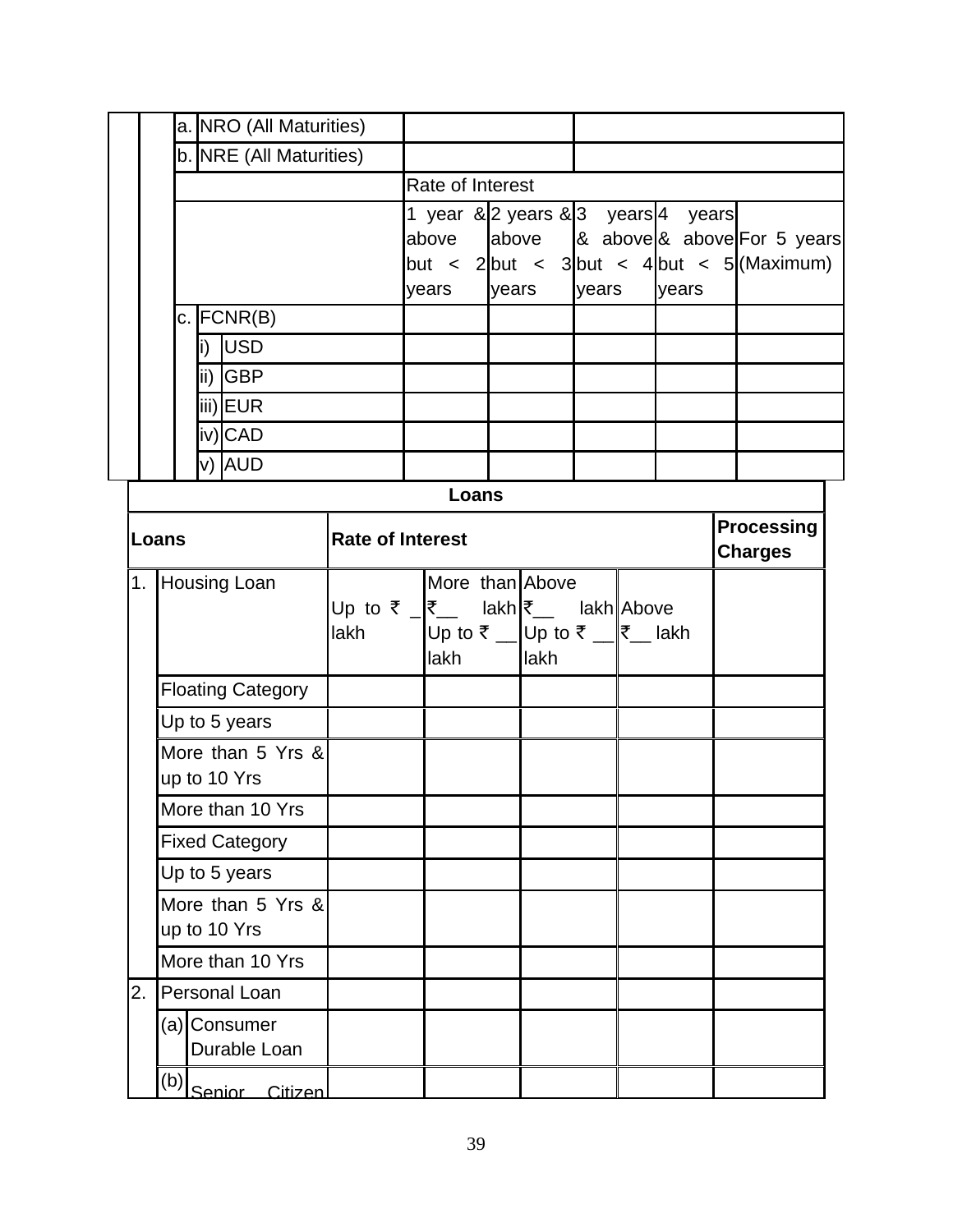|    |                            | Loan Scheme                 |                                             |                              |                                                                                       |                 |                                |  |                       |  |                              |                                                                          |           |
|----|----------------------------|-----------------------------|---------------------------------------------|------------------------------|---------------------------------------------------------------------------------------|-----------------|--------------------------------|--|-----------------------|--|------------------------------|--------------------------------------------------------------------------|-----------|
|    |                            | (c) Personal Loan<br>Scheme |                                             |                              |                                                                                       |                 |                                |  |                       |  |                              |                                                                          |           |
|    | (d)                        |                             |                                             |                              |                                                                                       |                 |                                |  |                       |  |                              |                                                                          |           |
| 3. | Vehicle Loan               |                             |                                             |                              |                                                                                       |                 |                                |  |                       |  |                              |                                                                          |           |
|    | (a)                        | Two<br>Loans                | Wheeler                                     |                              |                                                                                       |                 |                                |  |                       |  |                              |                                                                          |           |
|    | (b) Three Wheeler<br>Loans |                             |                                             |                              |                                                                                       |                 |                                |  |                       |  |                              |                                                                          |           |
|    | (c) For New Cars           |                             |                                             |                              |                                                                                       |                 |                                |  |                       |  |                              |                                                                          |           |
|    |                            | (d) For Old Cars            |                                             |                              |                                                                                       |                 |                                |  |                       |  |                              |                                                                          |           |
| 4. |                            | <b>Educational Loans</b>    | Up to ₹4.00 lakh                            |                              |                                                                                       |                 | ₹ 4.00 lakh up to ₹ 20<br>lakh |  |                       |  |                              |                                                                          |           |
|    |                            |                             |                                             |                              | Repayable<br>Repayable in more Repayable in<br>$\mathsf{in}$ _ years<br>than<br>years |                 |                                |  | in $\_$ years<br>than |  | years                        | Repayable For studies<br>more in India $=$<br>-For Studies<br>$Abroad =$ |           |
|    | Charges                    |                             |                                             |                              |                                                                                       |                 |                                |  |                       |  |                              |                                                                          |           |
|    |                            | <b>Fee Based Services</b>   |                                             |                              |                                                                                       |                 |                                |  |                       |  |                              |                                                                          |           |
|    | 1. Lockers                 |                             |                                             |                              |                                                                                       |                 |                                |  |                       |  |                              |                                                                          |           |
|    | Type                       |                             | $\sqrt{ }$<br>Urban/<br>Rural<br>Semi Urban |                              |                                                                                       |                 |                                |  |                       |  |                              |                                                                          |           |
|    |                            | of Locker<br>1<br>vr        |                                             | $\overline{2}$<br><b>vrs</b> |                                                                                       | 3<br><b>Vrs</b> |                                |  | $\mathbf 1$<br>yr.    |  | $\overline{2}$<br><b>Vrs</b> |                                                                          | 3<br>vrs. |
|    |                            |                             |                                             |                              |                                                                                       |                 |                                |  |                       |  |                              |                                                                          |           |
|    |                            |                             |                                             |                              |                                                                                       |                 |                                |  |                       |  |                              |                                                                          |           |
|    |                            |                             |                                             |                              |                                                                                       |                 |                                |  |                       |  |                              |                                                                          |           |
|    |                            |                             |                                             |                              |                                                                                       |                 |                                |  |                       |  |                              |                                                                          |           |
|    |                            |                             |                                             |                              |                                                                                       |                 |                                |  |                       |  |                              |                                                                          |           |
|    |                            |                             |                                             |                              |                                                                                       |                 |                                |  |                       |  |                              |                                                                          |           |
|    |                            |                             |                                             |                              |                                                                                       |                 |                                |  |                       |  |                              |                                                                          |           |
|    |                            |                             |                                             |                              |                                                                                       |                 |                                |  |                       |  |                              |                                                                          |           |